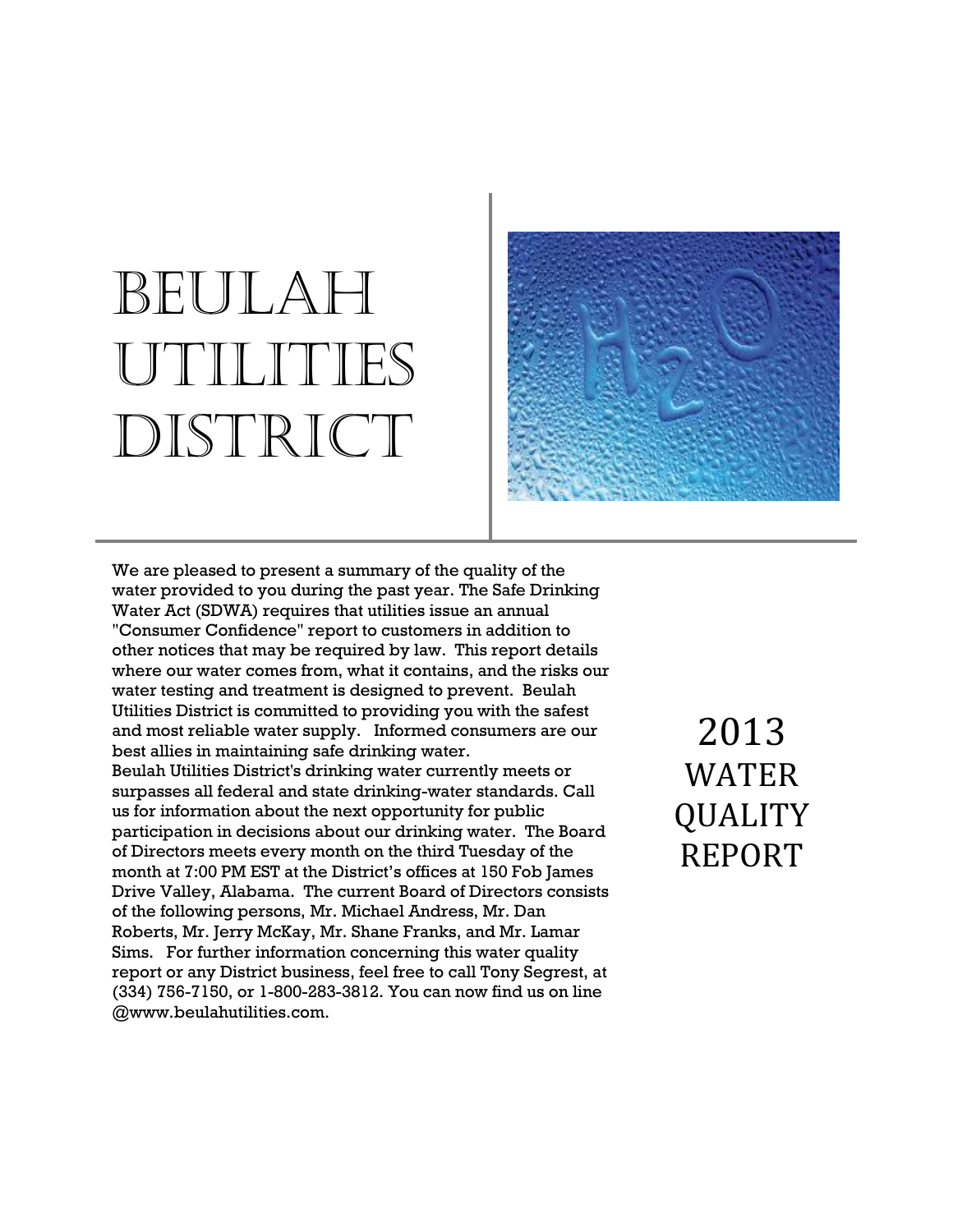## **Beulah Utilities District**

### **2013** Annual Water-Quality Report

#### **Water Source:**

Beulah Utilities District gets its drinking water from the Opelika Utilities Board which draws the water from either Halawakee Creek or Saugahatchee Lake. The two treatment plants are surface water treatment plants, which use oxidation, chemical coagulation, chlorination, fluoridation, pH adjustment and filtration to produce potable water for this area. Source water assessments were completed in 2002 and 2009 with the Alabama Department of Environmental Management (ADEM), Auburn University, the Opelika Utilities Board, Paul B. Krebs & Associates and the District working together to perform this vital task. The source water assessments identified several sites of potential contamination; all sites were identified as low risk sites and a contingency plan was developed in case there is contamination. The source water assessment will be updated prior to the next permit renewal. A complete copy of the source water assessment can be obtained for a nominal copying fee at the District's offices in Valley, Alabama.

#### **An Explanation of the Water-Quality Data Table:**

The table shows the results of our water-quality analyses. Every regulated contaminant that we detected in the water, even in the minutest traces, is listed here. The table contains the name of each substance, the highest level allowed by regulation (MCL), the ideal goals for public health (MCLG), the amount detected, the usual sources of such contamination, footnotes explaining our findings, and a key to units of measurement.

#### **Important Definitions:**

**Maximum Contaminant Level (MCL):** The highest level of a contaminant that is allowed in drinking water. MCL's are set as close to the MCLG's as feasible using the best available treatment technology.

**Maximum Contaminant Level Goal ( MCLG):** The level of a contaminant in drinking water below which there is no known or expected risk to health . MCLG's allow for a margin of safety.

**Maximum Residual Disinfectant Level Goal (MRDLG):** The level of a drinking water disinfection below which there is no known or expected risk to health. MRDLGs do not reflect the benefits of the use of disinfectants to control microbial contaminants.

**Maximum Residual Disinfectant Level (MRDL):** The highest level of disinfectant allowed in drinking water. There is convincing evidence that addition of a disinfectant is necessary for control of microbial contaminants.

**Action Level (AL):** The concentration of a contaminant that triggers treatment or other requirements, which a water system must follow.

**Treatment Technique (TT):** A required process intended to reduce the level of a contaminant in drinking water.

#### **None Detected (ND)**

**NTU:** Nephelometric Turbidity Units; the measure of the clarity of the water. Water with a turbidity of 5 NTU is just noticeable.

Pci/I: Picocuries per Liter (A measure of radiation)

**ppm:** Parts Per Million, or Milligrams Per Liter; corresponds to one minute in 2 years or one penny in \$10,000.

**ppb:** Parts Per Billion, or Micrograms Per Liter; corresponds to one minute in 2,000 years or one penny in \$10,000,000.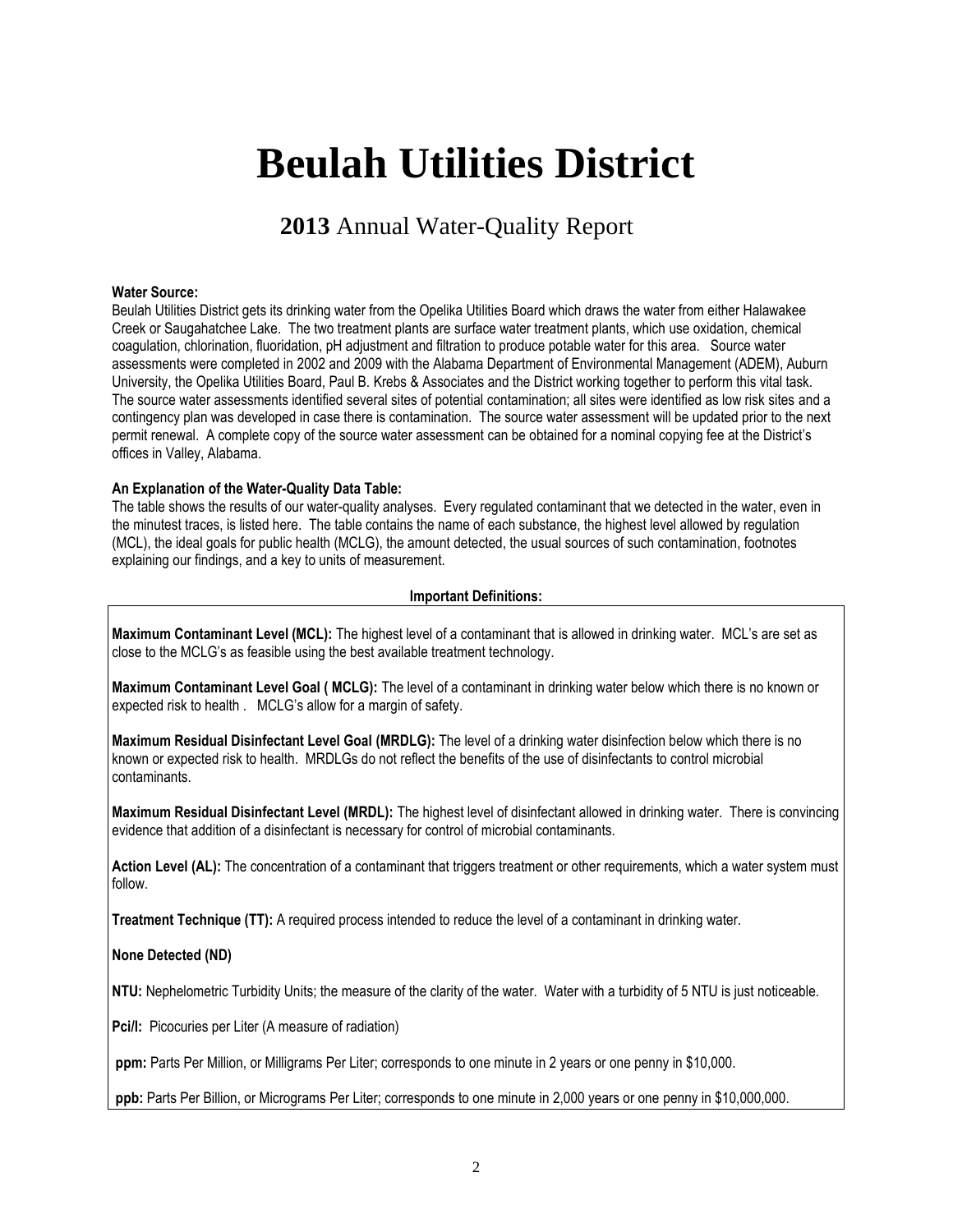| <b>CONTAMINANT</b>                                                        | <b>MCLG</b>                                        | <b>MCL</b>     | Range                                                | <b>Amount Detected</b><br><b>Likely Source of Contamination</b> |                      |                                                                                                                              |  |  |  |  |  |  |  |
|---------------------------------------------------------------------------|----------------------------------------------------|----------------|------------------------------------------------------|-----------------------------------------------------------------|----------------------|------------------------------------------------------------------------------------------------------------------------------|--|--|--|--|--|--|--|
| <b>Bacteriological</b>                                                    | <b>Sampling Period</b><br>01/01/2013 to 12/31/2013 |                |                                                      |                                                                 |                      |                                                                                                                              |  |  |  |  |  |  |  |
| <b>Total Coliform Bacteria</b><br>Sampling Period<br>(Monthly)            | 0                                                  | $< 5\%$        | $\mathbf 0$<br>0<br>ь                                | $\Omega$                                                        | Present or<br>Absent | Naturally present in the environment                                                                                         |  |  |  |  |  |  |  |
| Turbidity<br>Sampling Period<br>(Hourly)                                  | $\mathbf{0}$                                       | <b>TT</b>      | $100\% < 0.30$                                       | 0.03                                                            | <b>NTU</b>           | Soil runoff                                                                                                                  |  |  |  |  |  |  |  |
| Radiological                                                              |                                                    |                |                                                      |                                                                 |                      |                                                                                                                              |  |  |  |  |  |  |  |
| Beta/Photon emitters-<br>Sampling - 07/11/2013                            | $\Omega$                                           | 50             | $\mathbf 0$<br>$\mathbf 0$                           | <b>ND</b>                                                       | PCI/L                | Erosion of natural deposits                                                                                                  |  |  |  |  |  |  |  |
| <b>Combined Radium</b><br>Sampling - 07/11/2013                           | $\mathbf{0}$                                       | 5              | 0<br>0                                               | <b>ND</b>                                                       | PCI/L                | Erosion of natural deposits                                                                                                  |  |  |  |  |  |  |  |
| <b>Inorganic Chemicals</b>                                                |                                                    |                |                                                      |                                                                 |                      |                                                                                                                              |  |  |  |  |  |  |  |
| Barium<br>Sampling - 04/03/2013                                           | $\overline{2}$                                     | $\mathfrak{p}$ | $.014 - .016$                                        | 0.016                                                           | ppm                  | Discharge of drilling wastes; discharge from metal refineries; erosion of<br>natural deposits                                |  |  |  |  |  |  |  |
| Copper<br>Sampling Period - August<br>2013<br><b>Customer Connections</b> | 1.3                                                | $AL=1.3$       | No. of Sites above<br>action level<br>$\overline{2}$ | 0.301                                                           | ppm                  | Corrosion of household plumbing systems; erosion of natural deposits;<br>leaching from wood preservatives                    |  |  |  |  |  |  |  |
| Fluoride<br>Sampling Period-<br>04/03/2013                                | 4                                                  | 4              | .73<br>.73<br>$\bullet$                              | 0.73                                                            | ppm                  | Erosion of natural deposits; water additive which promotes strong teeth;<br>discharge from fertilizer and aluminum factories |  |  |  |  |  |  |  |
| Lead<br>Sampling Period - August<br>2013<br><b>Customer Connections</b>   | $\mathbf{0}$                                       | $AL = 015$     | No. of Sites above<br>action level<br>$\overline{2}$ | 0.028                                                           | ppm                  | Corrosion of household plumbing systems, erosion of natural deposits                                                         |  |  |  |  |  |  |  |
| Nitrate<br>Sampling - 04/03/2013                                          | 10                                                 | 10             | <b>ND</b><br>$-0.162$                                | 0.162                                                           | ppm                  | Runoff from fertilizer use; leaching from septic tanks, sewage; erosion of<br>natural deposits                               |  |  |  |  |  |  |  |
| Sulfate<br>Sampling - 04/03/2013                                          | N/A                                                | 500            | $12.4 -$<br>13.6                                     | 13.6                                                            | ppm                  | Naturally present in the environment                                                                                         |  |  |  |  |  |  |  |
| Manganese<br>Sampling - 04/03/2013                                        | N/A                                                | 0.05           | .023<br>ND.<br>$\blacksquare$                        | 023                                                             | ppm                  | Naturally present in the environment                                                                                         |  |  |  |  |  |  |  |
| <b>Organic Chemicals</b>                                                  | <b>Sampling Period</b><br>01/01/2013 to 12/31/2013 |                |                                                      |                                                                 |                      |                                                                                                                              |  |  |  |  |  |  |  |
| <b>TTHM</b><br>(Total Trihalomethanes)                                    | $\mathbf{0}$                                       | 80             | $32.7 -$<br>86.1                                     | 57.60                                                           | ppb                  | By-product of drinking water chlorination                                                                                    |  |  |  |  |  |  |  |
| HAA5<br>(Haloacetic Acids)                                                | $\mathbf{0}$                                       | 60             | 28.3<br>59.8<br>$\sim$                               | 42.03                                                           | ppb                  | By-product of drinking water chlorination                                                                                    |  |  |  |  |  |  |  |

 **Lead and Copper to be sampled again in 2016.**

#### **Waivers**

Based on a study conducted by ADEM with the approval of the EPA, a statewide waiver for the monitoring of asbestos and dioxin was issued. Thus monitoring for these contaminants was not required.

| <b>OTHER CONTAMINANTS</b> |             | <b>RANGE</b> |   |      |  |
|---------------------------|-------------|--------------|---|------|--|
| Chloroform                | $41.26$ ppb | 20.4         | - | 64.9 |  |
| Bromodichloromethane      | $13.10$ ppb | 6.38         | - | 19.3 |  |